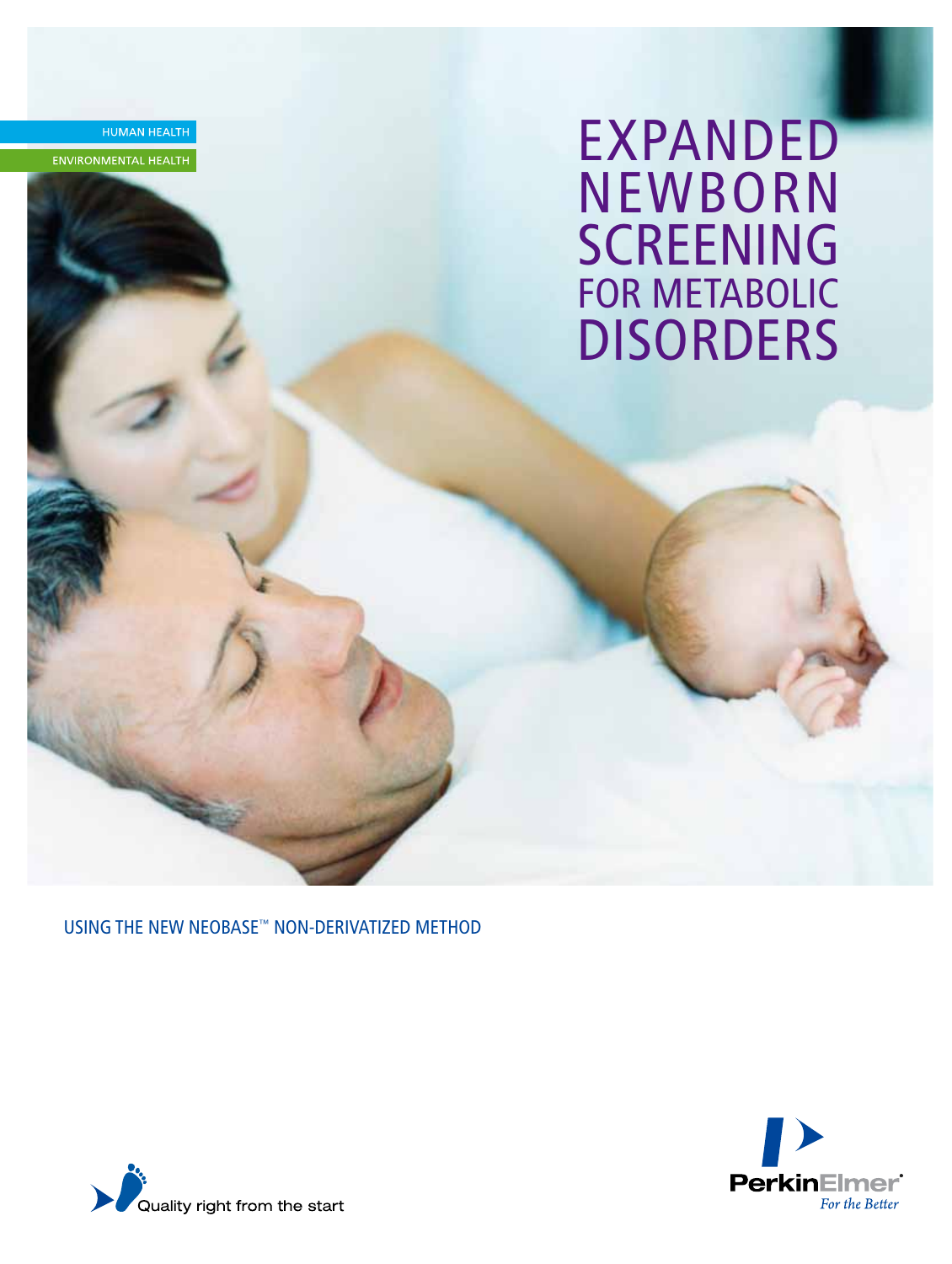

## With the new NeoBase™ non-derivatized kit you can measure amino acids, acylcarnitines and succinylacetone simultaneously

For screening programs that are implementing tandem mass spectrometry, derivatized assay allows for the measurement of 30-40 markers to

support screening of more than 30 genetic metabolic disorders simultaneously. As impressive as the derivatized assay is, two questions still remain:

## **Can the assay be simplified? Can it accept new analytes?**

PerkinElmer's NeoBase non-derivatized MSMS assay provides a positive answer to both questions. While retaining equivalent analytical performance, it requires only 4 steps compared to 12 steps in the derivatized assay. In addition, it supports two new analytes: Succinylacetone and Proline.



# Now it's easy to detect succinylacetone together with amino acids and acylcarnitines

 By ordering the Succinylacetone Assay Solution and adding this to samples at the same time as you add internal standard, you can extract succinylacetone along with amino acids

and acylcarnitines. This allows the simultaneous detection of succinylacetone alongside other key metabolic disease markers.

The amino acid and acylcarnitine recoveries are not affected by the addition of the NeoBase Succinylacetone Solution. Also the total assay imprecision is equally good whether or not Succinylacetone Solution is used.

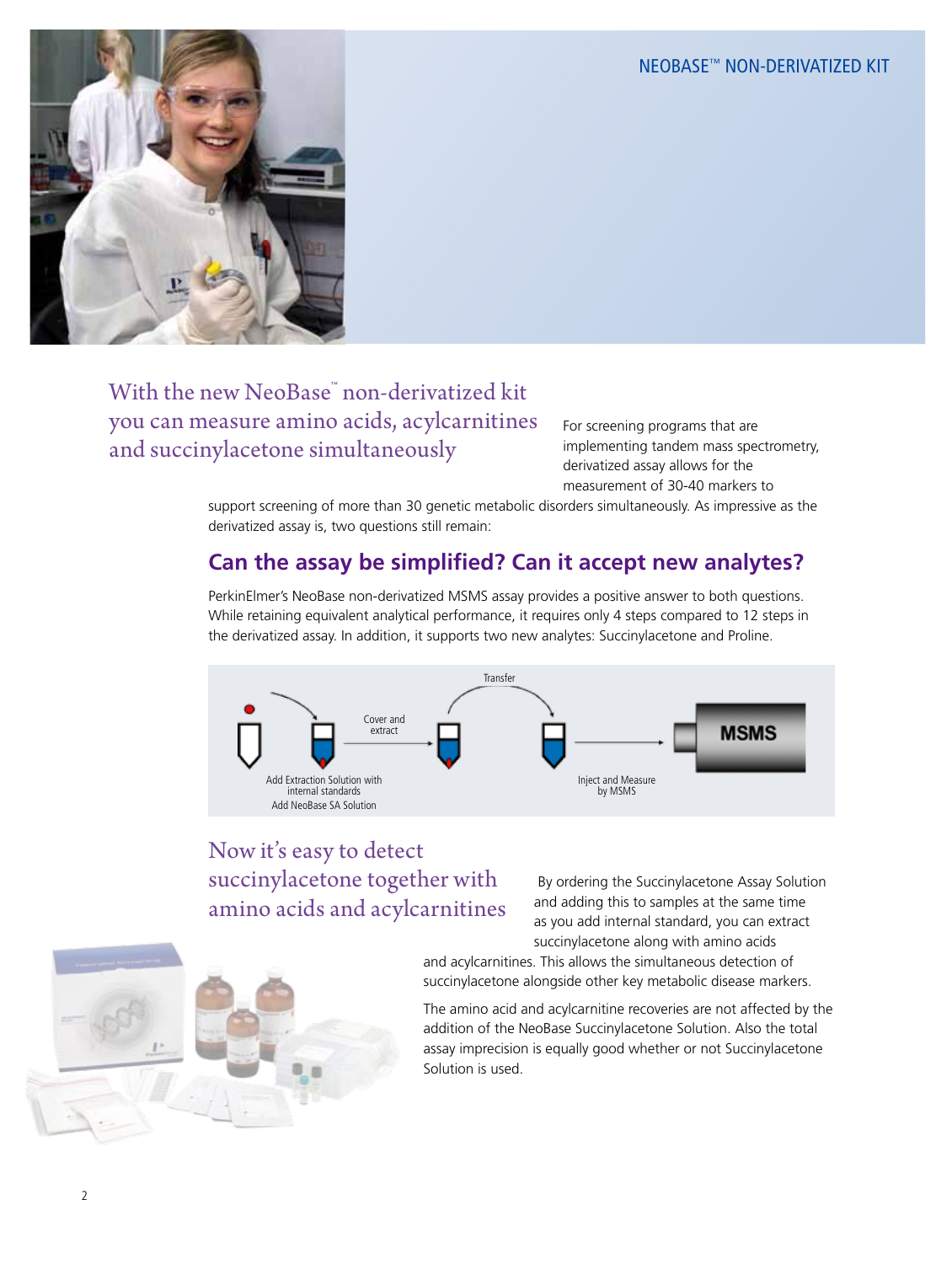### **Succinylacetone provides earlier and more specific detection of Tyrosinemia type I**

Up to now, the commonly used marker for Tyrosinemia type I has been tyrosine. This is not an ideal primary marker because increased tyrosine levels are not always visible when samples are taken at the usual sampling time, which ranges from 24 h to 7 days.

Succinylacetone (SA) accumulates at an early stage in Tyrosinemia type I cases making it a better choice as the primary marker.

### **Tyrosinemia type I**

Tyrosinemia type I, the most common of the tyrosinemias, is an inherited metabolic disorder attributable to deficiency of fumarylacetoacetate hydrolase, the terminal enzyme in the degradation pathway of tyrosine.

Signs and symptoms of the disorder include failure to thrive, fever, vomiting, diarrhea, hepatomegaly, ascites, jaundice, and renal Fanconi syndrome. If the disorder remains untreated the child may die of acute liver failure before the second year of life, or from chronic liver failure or hepatocellular carcinoma before the end of the second decade of life.



### **By measuring SA rather than tyrosine, you can detect Tyrosinemia Type I at a much earlier age**